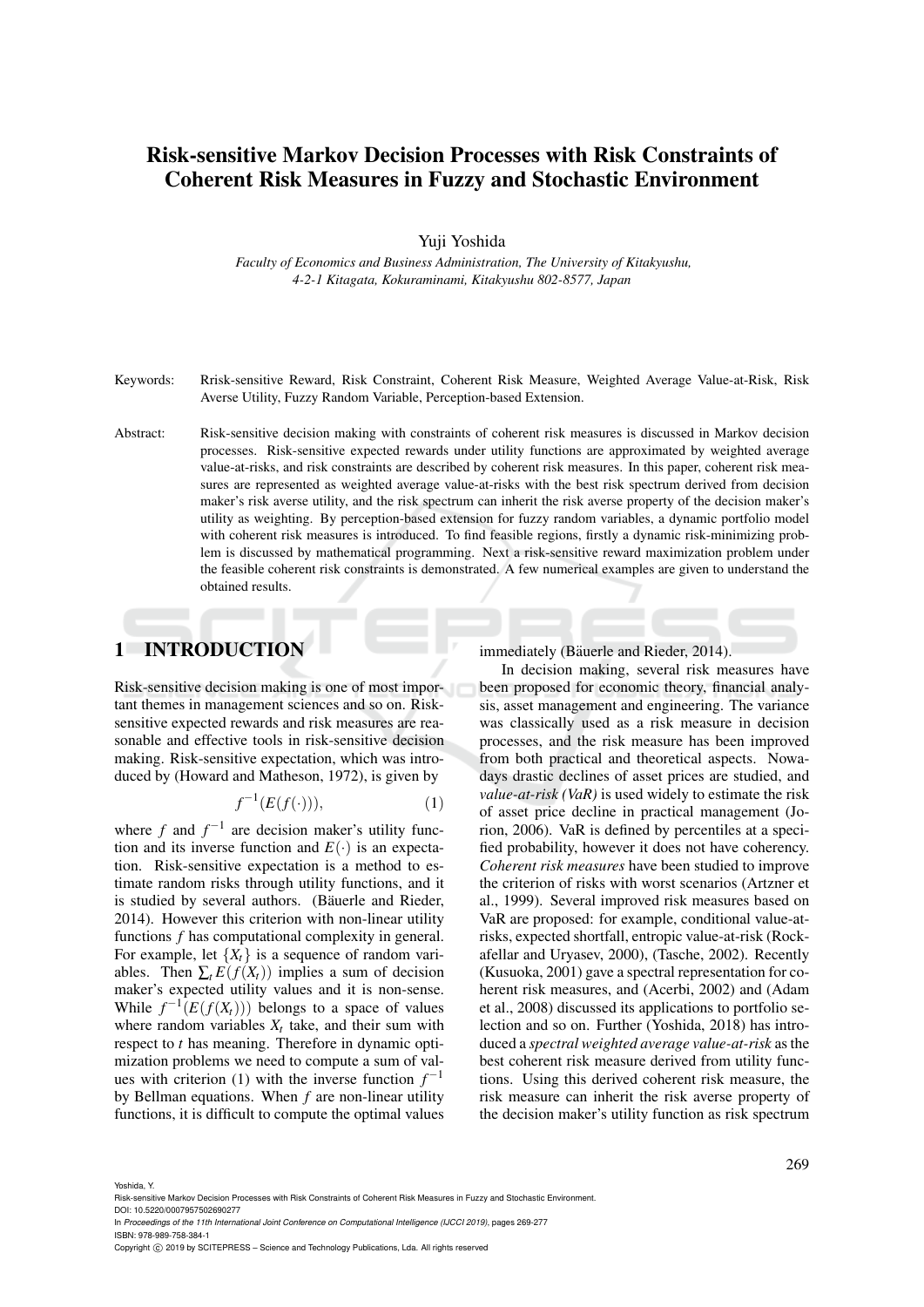weighting. This paper adopts the spectral weighted average value-at-risks to estimate risk-sensitive rewards under constraints, which is also a kind of risksensitive extended model of (Yoshida, 2017).

Fuzzy random variables, which were introduced by (Kwakernaak, 1978), are applied to decision making under uncertainty with fuzziness such as linguistic data in engineering, economics et al.. To represent uncertainty, we use *fuzzy random variables* which have two kinds of uncertainties, i.e. randomness and fuzziness. In this paper, randomness is used to represent the uncertainty regarding the belief degree of frequency, and fuzziness is applied to linguistic imprecision of data because of a lack of information about the current stock market. In this paper, using fuzzy random variables, we deal with optimization of portfolio allocation in an environment with both randomness and fuzziness. We extend coherent risk measures and a risk-sensitive estimation for real-valued random variables to one regarding fuzzy random variables from the viewpoint of perception-based method in (Yoshida, 2007), and we apply the perception-based criteria to estimate the uncertainties. (Yoshida, 2006) introduced the mean, the variance and the covariances of fuzzy random variables, using *evaluation weights* and θ-mean functions. This paper estimates fuzzy numbers and fuzzy random variables by probabilistic expectation and these criteria, which are characterized by *possibility and necessity criteria* for subjective estimation and *pessimistic-optimistic indexes* for subjective decision. IHNI

In Section 2, we introduce coherent risk measures and their spectral representation for coherent risk measures based on (Kusuoka, 2001), and a coherent risk measure is given with the best risk spectrum derived from decision maker's utility. In Section 3, we introduce coherent risk measures and a risksensitive estimation for fuzzy random variables by perception-based extension, and we give estimation tools with evaluation weights and θ-mean functions in order to evaluate the randomness and fuzziness for fuzzy random variables. In Section 4, we discuss a risk-sensitive decision problem under risk constraints by use of coherent risk measures. Then risk-sensitive rewards are approximated by weighted average valueat-risks with the risk spectrum derived from the utility, and the risk constraints are described by coherent risk measures which are represented by weighted average value-at-risks. In Section 5 we investigate the lower bound of risk values to find feasible regions of the constraints. In Section 6 we discuss maximization of risk-sensitive rewards under risk conditions. In Section 7, we give a few numerical examples to understand the obtained results.

### 2 COHERENT RISK MEASURES DERIVED FROM RISK AVERSE **UTILITY**

Let  $\mathbf{R} = (-\infty, \infty)$  and let *P* be a non-atomic probability on a sample space Ω. Let *X* be the family of all integrable real-valued random variables *X* on Ω with a continuous distribution  $x \mapsto F_X(x) = P(X < x)$  for which there exists a non-empty open interval *I* such that  $F_X(\cdot) : I \to (0,1)$  is strictly increasing and onto. Then there exists a strictly increasing and continuous inverse function  $F_X^{-1}$  : (0,1)  $\rightarrow$  *I*. For a probability  $p \in (0,1)$ , *value-at-risk* (VaR) is given by the percentile of the distribution  $F_X$ , i.e.

$$
VaRp(X) = FX-1(p).
$$
 (2)

Then *average value-at-risk (AVaR)* at a probability  $p \in (0,1]$  is given by

$$
AVaR_p(X) = \frac{1}{p} \int_0^p VaR_q(X) \, dq. \tag{3}
$$

The following fundamental concepts are well-known (Artzner et al., 1999, Kusuoka, 2001).

#### **Definition 1.** Let a map  $\rho : \mathcal{X} \mapsto \mathbf{R}$ .

- (i) Random variables *X*(∈ *X*) and *Y*(∈ *X*) are called  $\alpha$ *comonotonic* if  $(X(\omega) - X(\omega'))(Y(\omega) - Y(\omega')) \geq$ 0 holds for almost all  $\omega, \omega' \in \Omega$ .
- (ii)  $\rho$  is called *comonotonically additive* if  $\rho(X+Y)$  =  $\rho(X) + \rho(Y)$  holds for all comonotonic  $X, Y \in \mathcal{X}$ .
- (iii)  $\rho$  is called *law invariant* if  $\rho(X) = \rho(Y)$  holds for all  $X, Y \in \mathcal{X}$  satisfying  $P(X \leq \cdot) = P(Y \leq \cdot)$ .
- (iv)  $\rho$  is called *continuous* if  $\lim_{n\to\infty} \rho(X_n) = \rho(X)$ holds for  $\{X_n\} \subset X$  and  $X \in X$  such that  $\lim_{n\to\infty}X_n=X$  almost surely.

Hence the following definition characterizes coherent risk measures (Artzner at al., 1999).

**Definition 2.** A map  $\rho : X \mapsto \mathbf{R}$  is called a *coherent risk measure* if it satisfies the following  $(i) - (iv)$ :

- (i)  $\rho(X) \ge \rho(Y)$  for  $X, Y \in \mathcal{X}$  satisfying  $X \le Y$ . (*monotonicity*)
- (ii)  $\rho(cX) = c\rho(X)$  for  $X \in \mathcal{X}$  and  $c \in \mathbb{R}$  satisfying  $c \geq 0$ . (*positive homogeneity*)
- (iii)  $\rho(X + c) = \rho(X) c$  for  $X \in \mathcal{X}$  and  $c \in \mathbb{R}$ . (*translation invariance*)
- (iv)  $\rho(X+Y) \leq \rho(X) + \rho(Y)$  for  $X, Y \in X$ . (*subadditivity*)
- It is known in (Artzner et al., 1999) that −AVaR*p*(·) is a coherent risk measure however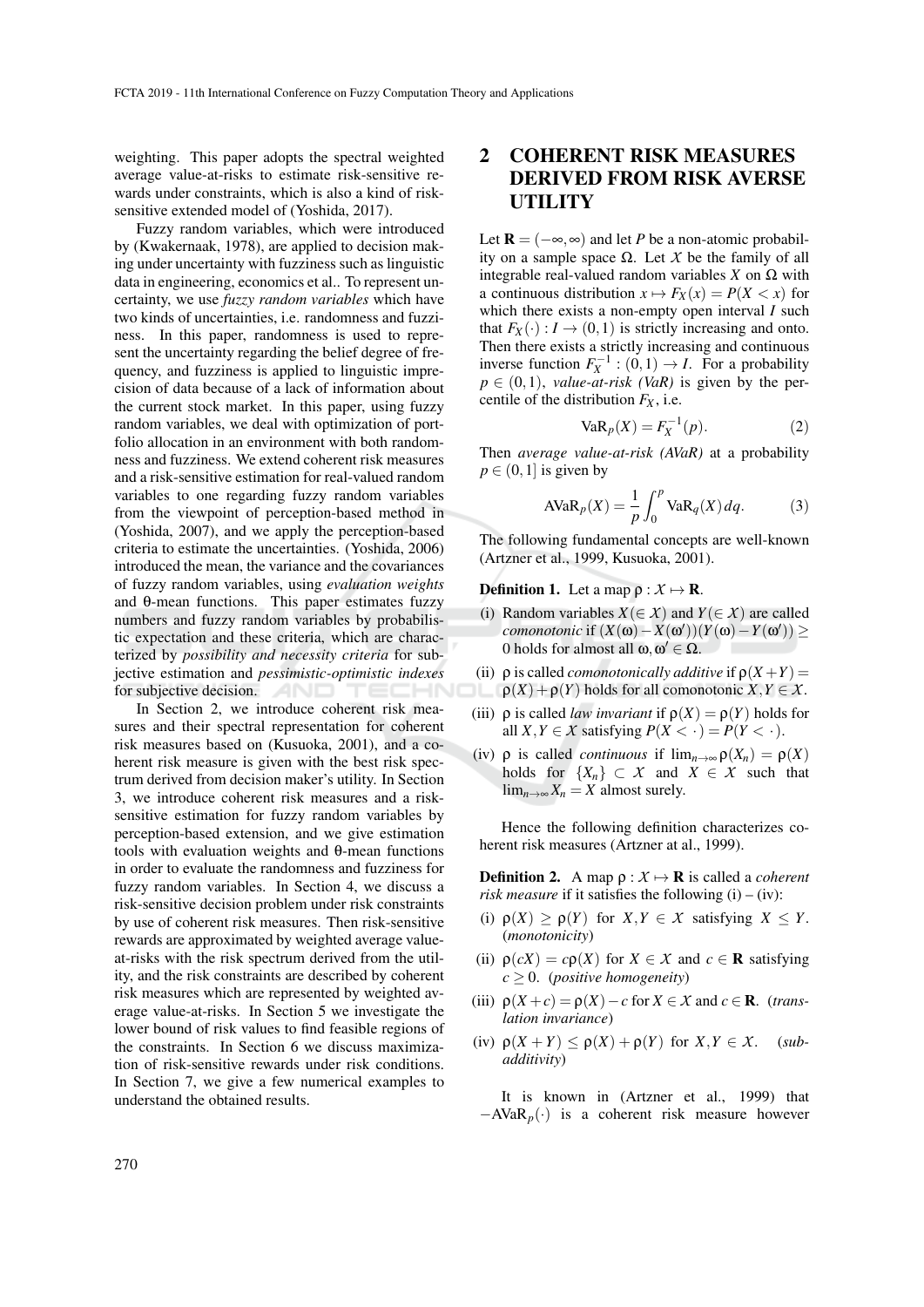$-VaR_p(\cdot)$  is not coherent because sub-additivity (iv) does not hold, where − means the minus singature. Conditional value-at-risks and expected shortfall are also famous coherent risk measures (Rockafellar and Uryasev, 2000, Tasche, 2002). Now, for a probability  $p \in (0,1]$  and a non-increasing right-continuous function  $\lambda$  on [0, 1] satisfying  $\int_0^1 \lambda(q) dq = 1$ , we define a *weighted average value-at-risk* with weighting λ on  $(0, p)$  by

$$
AVaR_p^{\lambda}(X) = \int_0^p VaR_q(X)\lambda(q) dq \bigg/ \int_0^p \lambda(q) dq.
$$
\n(4)

Then  $\lambda$  is called a *risk spectrum*, and  $-AVaR_p^{\lambda}$  becomes a coherent risk measure. Further recently (Kusuoka, 2001) proved coherent risk measures are represented by weighted average value-at-risks in the following *spectral representation* (Yoshida, 2018).

**Lemma 1.** Let  $\rho: X \mapsto \mathbf{R}$  be a law invariant, comono*tonically additive, continuous coherent risk measure. Then there exists a risk spectrum* λ *such that*

$$
\rho(X) = -\text{AVaR}_1^{\lambda}(X) \tag{5}
$$

 $for X \in \mathcal{X}$ . Further,  $-\text{AVaR}_p^{\lambda}$  is a coherent risk mea*sure on X for*  $p \in (0,1)$ *.* 

In this paper we use a law invariant, comonotonically additive, continuous coherent risk measure ρ, and we also deal with a case when value-at-risks are represented as **the contract of the contract of the contract of the contract of the contract of the contract of the contract of the contract of the contract of the contract of the contract of the contract of the contract o** 

$$
VaRp(X) = E(X) + \kappa(p) \cdot \sigma(X)
$$
 (6)

with the mean  $E(X)$  and the standard deviation  $\sigma(X)$ of random variables  $X \in \mathcal{X}$ , where  $\kappa: (0,1) \mapsto \mathbf{R}$  is an increasing function. From (4) and (6) we have

$$
AVaRpλ(X) = E(X) + \kappaλ(p) \cdot \sigma(X),
$$
 (7)

where

$$
\kappa^{\lambda}(p) = \int_0^p \kappa(q) \lambda(q) dq \bigg/ \int_0^p \lambda(q) dq. \qquad (8)
$$

Let  $f: I \mapsto \mathbf{R}$  be a  $C^2$ -class risk averse utility function satisfying  $f' > 0$  and  $f'' \le 0$  on *I*, where *I* is an open interval. For a probability  $p \in (0,1]$  and a random variable  $X \in \mathcal{X}$ , a non-linear risk-sensitive form

$$
f^{-1}\left(\frac{1}{p}\int_0^p f(\text{VaR}_q(X))\,dq\right) \tag{9}
$$

is an average value-at-risk of  $X$  on the downside  $(0, p)$ under utility  $f$ . We note that  $(9)$  is reduced to  $(3)$  if *f* is risk-neutral, i.e. it is a linear increasing function. Hence we have the following lemma from (Yoshida, 2018).

Lemma 2. *A risk spectrum* λ *which minimizes the distance between (9) and (4):*

$$
\sum_{X \in \mathcal{X}} \left( f^{-1} \left( \frac{1}{p} \int_0^p f(\text{VaR}_q(X)) \, dq \right) - \text{AVaR}_p^{\lambda}(X) \right)^2 \tag{10}
$$

for 
$$
p \in (0,1]
$$
 is given by

$$
\lambda(p) = e^{-\int_{p}^{1} C(q) dq} C(p) \tag{11}
$$

*with a component function C in (Yoshida, 2018) if* λ *is non-increasing.*

For exponential utility function *f* , the corresponding component function *C* is given concretely in Example 2. The component functions *C* for several utilities *f* are also investigated in (Yoshida, 2018). In Lemma 2 the coherent risk measure  $-AVaR_p^{\lambda}$  has a kind of semi-linear property such as Definition 2(ii)(iii) and it brings us effective computation, and the risk spectrum  $\lambda$  can also inherit the risk averse property of the non-linear utility function *f* as weighting on  $(0, p)$ . Regarding risk-sensitive rewards  $(1)$ , in the sequel we use the risk spectrum  $\lambda$  in Lemma 2 because  $-AVaR_p^{\lambda}$  is the best coherent risk measure derived from risk averse utility *f* .

# 3 FUZZINESS AND EXTENDED **CRITERIA**BLICATIONS

A *fuzzy number* is represented by its membership function  $\tilde{n}$  :  $\mathbf{R} \to [0,1]$  which is normal, uppersemicontinuous, fuzzy convex and has a compact support (Zadeh, 1965). Let  $\mathcal{N}$  be the set of all fuzzy numbers. For a fuzzy number  $\tilde{n} \in \mathcal{N}$ , its  $\alpha$ -cuts are given by closed intervals  $\tilde{n}_{\alpha} = \{x \in \mathbf{R} \mid \tilde{n}(x) \ge \alpha\} = [\tilde{n}_{\alpha}^-, \tilde{n}_{\alpha}^+]$ for  $\alpha \in (0,1]$ . An addition and a scalar multiplication for fuzzy numbers are defined by their  $\alpha$ -cuts. For fuzzy numbers  $\tilde{n}, \tilde{m} \in \mathcal{N}$ , *fuzzy max order*  $\tilde{n} \succeq \tilde{m}$ means that  $\tilde{n}_{\alpha}^{\pm} \geq \tilde{m}_{\alpha}^{\pm}$  for all  $\alpha \in (0,1]$ . A fuzzynumber-valued map  $\tilde{X}: \Omega \to \mathcal{N}$  is called a *fuzzy random variable* if  $\tilde{X}_{\alpha}^{\pm} \in X$  for all  $\alpha \in (0,1]$ , where  $\tilde{X}_{\alpha}(\omega) = \{x \in \mathbf{R} \mid \tilde{X}(\omega)(x) \geq \alpha\} = [\tilde{X}_{\alpha}^{-}(\omega), \tilde{X}_{\alpha}^{+}(\omega)]$ for  $\omega \in \Omega$ . Let  $\tilde{\chi}$  be the family of all fuzzy random variables on  $\Omega$ . (Kruse and Meyer, 1987) gave the expectation of fuzzy random variables  $\tilde{X} \in \tilde{X}$  in the following *perception-based definition* based on Zadeh's extension principle:

$$
\tilde{E}(\tilde{X})(x) = \sup_{X \in \mathcal{X}: E(X) = x} \inf_{\omega \in \Omega} \tilde{X}(\omega)(X(\omega)) \qquad (12)
$$

for  $x \in \mathbf{R}$ , where  $E(\cdot)$  is the expectation for realvalued random variables. Then, the expectation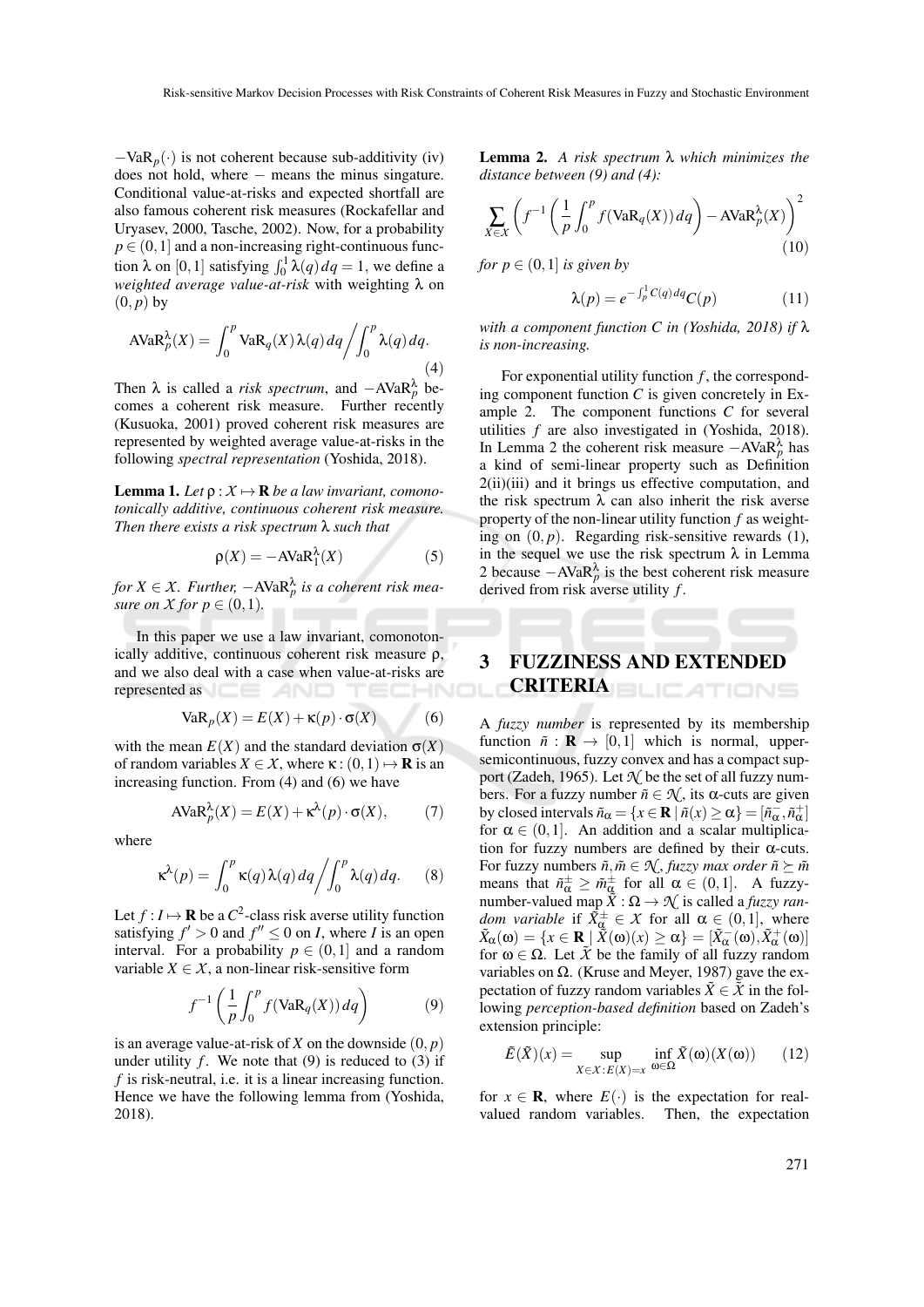$\tilde{E}(\tilde{X})$  is a fuzzy number with  $\alpha$ -cut  $\tilde{E}(\tilde{X})_{\alpha} =$  $[E(X_{\alpha}^{-}), E(X_{\alpha}^{+})]$ . Define criterion (1) by

$$
\varphi(X) = f^{-1}(E(f(X)))\tag{13}
$$

for  $X \in \mathcal{X}$ . For a weighted average value-at-risk  $AVaR<sub>p</sub><sup>λ</sup>$ , the criterion  $\varphi$  and a coherent risk measure **ρ**, their extensions for a fuzzy random variable  $\tilde{X} \in \tilde{X}$ are also fuzzy numbers:

$$
\widetilde{\text{AVaR}^{\lambda}_{p}}(\tilde{X})(x) = \sup_{X \in \mathcal{X} : \text{AVaR}^{\lambda}_{p}(X) = x} \inf_{\omega \in \Omega} \tilde{X}(\omega)(X(\omega)),
$$

$$
\tilde{\varphi}(\tilde{X})(x) = \sup_{X \in \mathcal{X}: \varphi(X) = x} \inf_{\omega \in \Omega} \tilde{X}(\omega)(X(\omega)), \qquad (15)
$$

$$
\tilde{\rho}(\tilde{X})(x) = \sup_{X \in \mathcal{X} : \rho(X) = x} \inf_{\omega \in \Omega} \tilde{X}(\omega)(X(\omega)) \qquad (16)
$$

for  $x \in \mathbf{R}$ . Then their  $\alpha$ -cuts are given respectively by  $\tilde{\phi}(\tilde{X})_{\alpha} = [\phi(\tilde{X}_{\alpha}^{-}), \phi(\tilde{X}_{\alpha}^{+})]$  and  $\tilde{\rho}(\tilde{X})_{\alpha} =$  $[\rho(\tilde{X}_{\alpha}^+), \rho(\tilde{X}_{\alpha}^-)]$ , and the extended measure  $\tilde{\rho}(\cdot)$  has the following properties similarly to Definition 2 (Yoshida, 2008).

**Lemma 3.**  $\tilde{\rho}(\cdot)$  *is monotonically decreasing, positively homogeneous, translation invariant and subadditive.*

In the latter sections we use a coherent risk measure  $\rho$  in Lemma 1 and its extension  $\tilde{\rho}$  in (16) to estimate risks in a financial model. We also need defuzzification methods. A defuzzification of a fuzzy number  $\tilde{n} \in \mathcal{N}$  with a  $\theta$ -mean and an *evaluation weight*  $w(\alpha)$ is given by

$$
E^{\theta}(\tilde{n}) = \frac{\int_0^1 (\theta \cdot \tilde{n}_{\alpha}^- + (1 - \theta) \cdot \tilde{n}_{\alpha}^+) w(\alpha) d\alpha}{\int_0^1 w(\alpha) d\alpha}, \quad (17)
$$

where  $\tilde{n}_{\alpha} = [\tilde{n}_{\alpha}^-, \tilde{n}_{\alpha}^+]$ . Here  $\theta$  is called decision maker's *pessimistic index* if  $\theta = 1$ , and it is also called the *optimistic index* if  $\theta = 0$ .  $w(\alpha)$  is called the *possibility evaluation* if  $w(\alpha) = 1$  for  $\alpha \in [0,1]$ , and it is also called the *necessity evaluation* if  $w(\alpha) = 1 - \alpha$ for  $\alpha \in [0,1]$  (Yoshida, 2006, 2008). Then  $E^{\theta}(\cdot)$  has the following properties.

Lemma 4. *For*  $\theta \in [0,1]$ ,  $E^{\theta}(\cdot)$  *is positively homogeneous, additive and monotonically increasing.*

The randomness of fuzzy random variables is evaluated by probabilistic expectation, and its fuzziness is estimated by the  $\theta$ -mean and the weight  $w(\alpha)$ as follows: For a fuzzy random variable  $\tilde{X} \in \tilde{X}$ , the mean of the expectation  $E(E^{\theta}(\tilde{X}))$  is a real number

$$
E(E^{\theta}(\tilde{X})) = E\left(\frac{\int_0^1 (\theta \cdot \tilde{X}_{\alpha}^- + (1 - \theta) \cdot \tilde{X}_{\alpha}^+) w(\alpha) d\alpha}{\int_0^1 w(\alpha) d\alpha}\right).
$$
(18)

From Lemma 4, we obtain the following results (Yoshida, 2006, 2007).

**Lemma 5.** *For*  $\theta \in [0,1]$ *,*  $E(E^{\theta}(\cdot))$  *is positively homogeneous, additive and monotonically increasing, and it has the following properties (i) and (ii):*

(i) 
$$
E(E^{\theta}(\cdot)) = E^{\theta}(\tilde{E}(\cdot)).
$$

(ii)  $E(E^{\theta}(\tilde{n})) = E^{\theta}(\tilde{n})$  and  $E(E^{\theta}(X)) = E(X)$  for  $\tilde{n} \in$  $\mathcal{N}$  *and*  $X \in \mathcal{X}$ *.* 

Let  $\tilde{X}_a$  be a family of fuzzy random variables  $\tilde{X} \in$  $\tilde{X}$  for which there exist a random variable  $X \in \mathcal{X}$  and a fuzzy number  $\tilde{n} \in \mathcal{N}$  such that

$$
\tilde{X}(\omega)(x) = 1_{\{X(\omega)\}}(x) + \tilde{n}(x) \tag{19}
$$

for  $\omega \in \Omega$  and  $x \in \mathbf{R}$ , where  $1_{\{\cdot\}}$  denotes the characteristic function of a singleton. Then we can easily check the following proposition for the weighted average value-at-risks  $AVaR<sub>p</sub><sup>λ</sup>$ , coherent risk measures  $ρ$ 

and their extensions  $\widetilde{AVaR_{p}^{\lambda}}$  and  $\tilde{\rho}$  (Yoshida, 2008).

**Proposition 1.** *For*  $\theta \in [0,1]$ *, it holds that* 

$$
E^{\theta}(\widetilde{\text{AVaR}}_{p}^{\lambda}(\tilde{X})) = \text{AVaR}_{p}^{\lambda}(E^{\theta}(\tilde{X})), \quad (20)
$$

$$
E^{1-\theta}(\tilde{\rho}(\tilde{X})) = \rho(E^{\theta}(\tilde{X}))
$$
 (21)

*for fuzzy random variables*  $\tilde{X} \in \tilde{X}_a$ *.* 

### 4 RISK ALLOCATION WITH COHERENT RISK MEASURES

Let a *state space* by  $S = \mathbf{R}$  and an *action space* by  $\mathcal{A} = \{ (x^1, x^2, \dots, x^n) \in \mathbb{R}^n \mid \sum_{i=1}^n x^i = 1 \text{ and } x^i \ge 0 \ (i = 1, 1) \}$  $1, 2, \dots, n$ }, where *n* is a positive integer. In this paper we focus on risk-sensitive expected rewards to choose alternatives consisting of *n* assets. Let a positive integer *T* be a terminal time, and let time  $\tilde{t} = 1, 2, \cdots, T$ . Let  $\tilde{X}^i_t(\in \tilde{X})$  be a *fuzzy reward* for *asset i*  $(= 1, 2, \dots, n)$ . Hence we put their expectations and covariances respectively by  $\mu_t^i = E^\theta(\tilde{E}(\tilde{X}_t^i)) =$  $E(E^{\theta}(\tilde{X}_t^i))$  and  $\sigma_t^{ij} = E((E^{\theta}(\tilde{X}_t^i) - \mu_t^i)(E^{\theta}(\tilde{X}_t^j) - \mu_t^i))$ for  $i, j = 1, 2, \dots, n$ . We give *Markov policies* by  $\pi = {\pi_t}_{t=1}^T$  where mappings  $\pi_t = (\pi_t^1, \pi_t^2, \dots, \pi_t^n)$ :  $\Omega \mapsto \mathcal{A}$  for  $t = 1, 2, \dots, T$ , and then  $\pi_t$  is called a *strategy*. They are chosen depending only on the current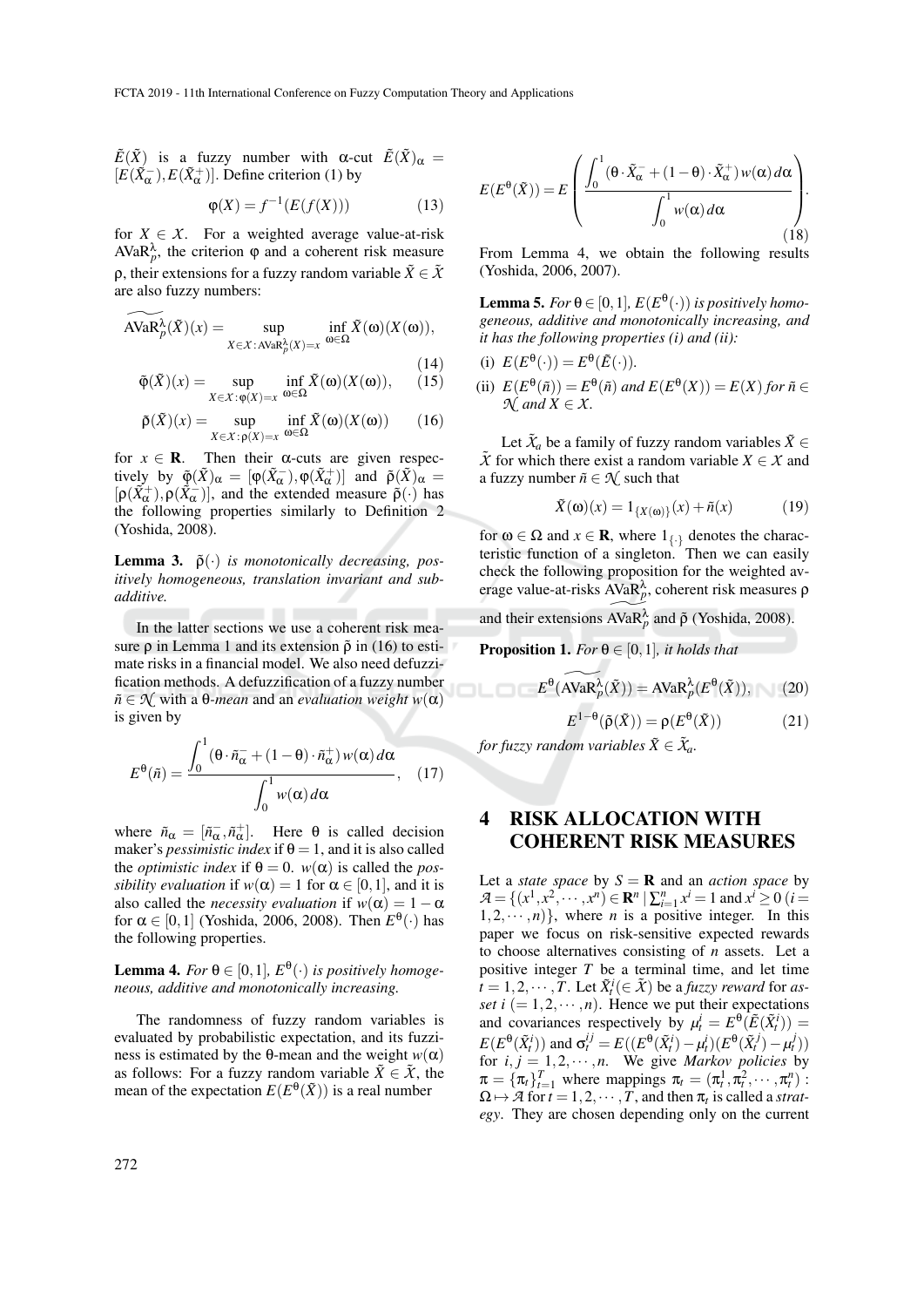state  $X_{t-1}^{\pi}$ . Put a collection of all Markov policies by **Π**. A reward with a strategy  $\pi_t = (\pi_t^1, \pi_t^2, \dots, \pi_t^n)$  is given by

$$
\tilde{X}_t^{\pi} = \sum_{i=1}^n \pi_t^i \tilde{X}_t^i.
$$
\n(22)

Let a probability  $p \in (0,1)$  and let a positive constant  $\delta$ . Let  $f$  be a  $C^2$ -class risk averse utility function which is given in Section 2. While let  $\rho$  be a coherent risk measure for risk constraints. Let β be a positive constant. Hence we focus on the following optimization problem with (13), (15) and (16).

Problem (P1). Maximize the risk-sensitive estimation

$$
\sum_{t=1}^{T} \beta^{t-1} f^{-1}(E(f(E^{\theta}(\tilde{X}_t^{\pi})))) \tag{23}
$$

with respect to strategies  $\pi_t \in \Pi$  under risk constraint

$$
E^{1-\theta}(\tilde{\rho}(\tilde{X}_t^{\pi})) \le \delta \tag{24}
$$

for time  $t = 1, 2, \cdots, T$ .

From the results of Lemma 2,  $f^{-1}(E(f(\cdot)))$  =  $f^{-1}(\int_0^1 \text{VaR}_q(f(\cdot)) dq)$  is approximated by AVaR<sup> $\lambda$ </sup>(·) with a risk spectrum  $λ$ . While by Lemma 1 there exists a risk spectrum  $v$  such that  $\rho = -AVaR_p^v$ . Hence we estimate the downside risks on (0, *p*). By Proposition 1 this paper discusses the following optimization instead of Problem (P1).

Problem (P2). Maximize the risk-sensitive estimation *T*

$$
\sum_{t=1}^{I} \beta^{t-1} \text{AVaR}_1^{\lambda}(E^{\theta}(\tilde{X}_t^{\pi})) \tag{25}
$$

with respect to strategies  $\pi_t \in \Pi$  under risk constraint

$$
-\text{AVaR}_p^{\mathbf{v}}(E^{\theta}(\tilde{X}_t^{\pi})) \le \delta \tag{26}
$$

for time  $t = 1, 2, \cdots, T$ .

In (25) and (26), risk spectra  $\lambda$  and v are different in general, however we can select same risk spectrum, i.e.  $\lambda = v$ . Hence from (22) the expectation and the standard deviation of reward  $\tilde{X}^{\pi}_t$  are

$$
E(E^{\theta}(\tilde{X}_t^{\pi})) = \sum_{i=1}^n \pi_t^i \mu_t^i
$$
 (27)

and

$$
\sigma(E^{\theta}(\tilde{X}_t^{\pi})) = \sqrt{\sum_{i=1}^n \sum_{j=1}^n \pi_i^i \pi_i^j \sigma_i^{ij}}.
$$
 (28)

Together with (7), we also have weighted average value-at-risk

$$
AVaR_p^{\mathbf{v}}(E^{\theta}(\tilde{X}_t^{\pi})) = \sum_{i=1}^n \pi_t^i \mu_t^i + \kappa^{\mathbf{v}}(p) \sqrt{\sum_{i=1}^n \sum_{j=1}^n \pi_t^i \pi_t^j \sigma_t^{ij}},
$$
\n(29)

where

$$
\kappa^{\mathbf{v}}(p) = \int_0^p \kappa(q) \mathbf{v}(q) dq \bigg/ \int_0^p \mathbf{v}(q) dq. \qquad (30)
$$

In this paper we assume  $\kappa^{\lambda}(1) \leq 0$  and  $\kappa^{\nu}(p) < 0$ . Let  $\Pi_t(\delta)$  be the collection of strategies  $\pi_t$  satisfying risk constraint (26), and let  $\Pi_t = \sup_{\delta > 0} \Pi_t(\delta)$ . In the rest of this section we investigate the lower bound of  $-\text{AVaR}_{p}^{\text{v}}(E^{\theta}(\tilde{X}_{t}^{\pi}))$  for the feasibility of constraint (26) in Problem (P2), i.e.  $\Pi_t(\delta) \neq \emptyset$ . From (29), we firstly discuss the following maximization problem for  $\text{AVaR}_{p}^{\nu}(E^{\theta}(\tilde{X}_{t}^{\pi}))$ .

Problem (P3). Maximize weighted average value-atrisk

$$
AVaR_p^{\nu}(E^{\theta}(\tilde{X}_t^{\pi})) = \sum_{i=1}^n \pi_t^i \mu_t^i + \kappa^{\nu}(p) \sqrt{\sum_{i=1}^n \sum_{j=1}^n \pi_t^i \pi_t^j \sigma_t^{ij}}
$$
\n(31)

with respect to strategies  $\pi_t = (\pi_t^1, \pi_t^2, \dots, \pi_t^n)$ .

Let  $\gamma \in \mathbf{R}$ . From (27), under a constraint

$$
E(E^{\theta}(\tilde{X}_t^{\pi})) = \sum_{i=1}^n \pi_t^i \mu_t^i = \gamma,
$$
 (32)

Problem (P3) is solved by quadratic programming and then the corresponding value (31) is

$$
\gamma + \kappa^{\mathsf{V}}(p) \sqrt{\frac{A_t \gamma^2 - 2B_t \gamma + C_t}{\Delta_t}},\tag{33}
$$

where

$$
\mu = \begin{bmatrix} \mu_t^1 \\ \mu_t^2 \\ \vdots \\ \mu_t^n \end{bmatrix}, \Sigma = \begin{bmatrix} \sigma_t^{11} & \sigma_t^{12} & \cdots & \sigma_t^{1n} \\ \sigma_t^{21} & \sigma_t^{22} & \cdots & \sigma_t^{2n} \\ \vdots & \vdots & \ddots & \vdots \\ \sigma_t^{n1} & \sigma_t^{n2} & \cdots & \sigma_t^{nn} \end{bmatrix}, \mathbf{1} = \begin{bmatrix} 1 \\ 1 \\ \vdots \\ 1 \end{bmatrix},
$$

 $A_t = \mathbf{1}^{\mathrm{T}} \Sigma_t^{-1} \mathbf{1}, B_t = \mathbf{1}^{\mathrm{T}} \Sigma_t^{-1} \mu_t, C_t = \mu_t^{\mathrm{T}} \Sigma_t^{-1} \mu_t, \Delta_t = A_t C_t - \mu_t^{\mathrm{T}} \Sigma_t^{-1} \mu_t$  $B_t^2$  and  $\tau$  denotes the transpose of a vector. If  $A_t >$ 0,  $\Delta_t > 0$  and  $\kappa^{\text{V}}(p) < -\sqrt{\Delta_t/A_t}$  are satisfied, we can easily check the real-valued function (19) of  $\gamma$ is concave and it has the maximum  $\frac{B_t - B}{A}$  $\frac{\sqrt{A_t} \kappa^v(p)^2 - Δ_t}{\sqrt{A_t^2 + \frac{1}{2}}}$ *At* at  $\gamma = \frac{B_t}{A_t} + \frac{\Delta_t}{A_t \sqrt{A_t \kappa^V}}$  $\frac{\Delta_t}{A_t \sqrt{A_t \kappa^V(p)^2 - \Delta_t}}$ . Since sup<sub>π<sub>t</sub>∈Π</sub>(31) =  $\sup_{\gamma} {\sup_{\pi_t \in \Pi: \sum_{i=1}^n \pi_t^i \mu_t^i = \gamma(31)}$ , we obtain the following analytical solutions for Problem (P3).

**Theorem 1.** Let  $A_t > 0$ ,  $\Delta_t > 0$  and  $\kappa^{\nu}(p) <$  $-\sqrt{\Delta_t/A_t}$ . Then the following (i) and (ii) hold.

(i) *The maximum weighted average value-at-risk of Problem (P3) is*

$$
\frac{B_t - \sqrt{A_t \kappa^{\mathsf{V}}(p)^2 - \Delta_t}}{A_t} \tag{34}
$$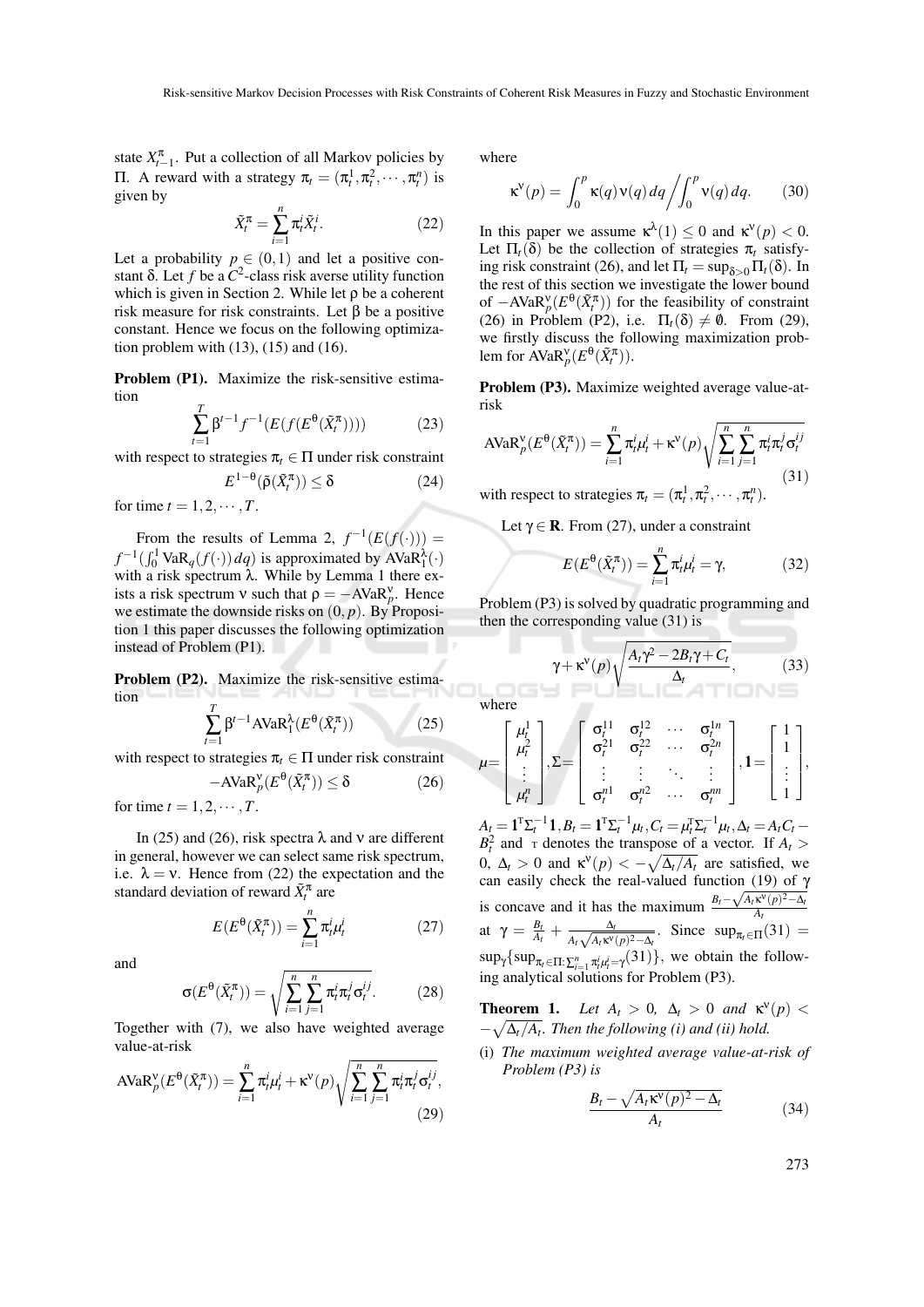*at the expected reward*

$$
\gamma = \frac{B_t}{A_t} + \frac{\Delta_t}{A_t \sqrt{A_t \kappa^V(p)^2 - \Delta_t}}.\tag{35}
$$

*The corresponding strategy is given by*

$$
\pi_t^\circ = \xi_t^\circ \Sigma_t^{-1} \mathbf{1} + \eta_t^\circ \Sigma_t^{-1} \mu_t \tag{36}
$$

if 
$$
\pi_t^{\circ} \geq 0
$$
, where  $\xi_t^{\circ} = \frac{C_t - B_t \gamma}{\Delta_t}$  and  $\eta_t^{\circ} = \frac{A_t \gamma - B_t}{\Delta_t}$ .

(ii) *If*  $\Sigma_t^{-1}$ **1**  $\geq$  **0**,  $\Sigma_t^{-1}$  $\mu_t$   $\geq$  **0** and  $\kappa$ <sup> $\mathbf{v}(p)$   $\geq$  *C*<sub>t</sub>, then the</sup> *strategy* (36) satisfies  $\pi_t^{\circ} \geq 0$ .

### 5 RISK-SENSITIVE REWARD MAXIMIZATION UNDER FEASIBLE RISK CONSTRAINTS

Let  $p \in (0,1)$  be a probability and let v be a risk spectrum which are given in Section 4. From Theorem 1, we define the lower bound of  $-AVaR_p^{\nu}(E^{\theta}(\tilde{X}_t^{\pi}))$  by a constant  $\underline{\delta}_t(p)$ :

$$
\begin{array}{rcl}\n\delta_t(p) & = & \inf_{\pi_t \in \Pi_t} \left( -A \text{VaR}_p^{\text{V}}(E^{\theta}(\tilde{X}_t^{\pi})) \right) \\
& = & -\sup_{\pi_t \in \Pi_t} \text{AVaR}_p^{\text{V}}(E^{\theta}(\tilde{X}_t^{\pi})) \\
& = & -\frac{B_t}{A_t} + \frac{\sqrt{A_t \kappa^{\text{V}}(p)^2 - \Delta_t}}{A_t}.\n\end{array} \tag{37}
$$

Thus the feasible range of  $\delta$  in risk constraint (26) is  ${\{\delta \mid \Pi_t(\delta) \neq \emptyset\}} = [\underline{\delta}_t(p), \infty)$ . Now we take a risk level  $\delta \in [\underline{\delta}_t(p), \infty)$ , and then we have  $\sup_{\pi_t \in \Pi_t(\delta)} (31) =$  $\sup_{\gamma} {\sup_{\pi_t \in \Pi_t(\delta): \sum_{i=1}^n \pi_t^i \mu_t^i = \gamma} (31)}$ . Thus, from the view point of (33), Problem (P2) is reduced to the following problem with constraint (32), i.e.  $\sum_{i=1}^{n} \pi_i^i \mu_i^i = \gamma$ .

Problem (P4). Maximize the risk-sensitive estimation

$$
\gamma_t + \kappa^{\lambda}(1) \sqrt{\frac{A_t \gamma_t^2 - 2B_t \gamma_t + C_t}{\Delta_t}}
$$
(38)

with respect to  $\gamma \in \mathbf{R}$  under risk constraint

$$
\gamma_t + \kappa^V(p)\sqrt{\frac{A_t\gamma_t^2 - 2B_t\gamma_t + C_t}{\Delta_t}} \ge -\delta. \tag{39}
$$

Hence (39) is equivalent to  $\gamma_t \in [\gamma_t^-, \gamma_t^+]$ , where

$$
\gamma_t^{\pm} = \frac{B_t \kappa^{\nu}(p)^2 + \Delta_t \delta}{A_t \kappa^{\nu}(p)^2 - \Delta_t}
$$
  
 
$$
\mp \frac{\sqrt{\Delta_t} \kappa^{\nu}(p) \sqrt{A_t \delta^2 + 2B_t \delta + C_t - \kappa^{\nu}(p)^2}}{A_t \kappa^{\nu}(p)^2 - \Delta_t}.
$$
 (40)

By solving concave maximization (38) within constraint  $[\gamma_t^-, \gamma_t^+]$  in Problem (P4), we easily obtain the following results for Problem (P2).

**Theorem 2.** Let  $A_t > 0$ ,  $\Delta_t > 0$ ,  $\kappa^V(p) \leq \kappa^{\lambda}(1) \leq$ 0 and  $\kappa^{V}(p) < -\sqrt{\Delta_t/A_t}$ . Then the maximum risk*sensitive estimation in Problem (P2) is*

$$
\varphi_t^* = \begin{cases}\n\frac{B_t}{A_t} - \frac{\sqrt{A_t \kappa^{\lambda}(1)^2 - \Delta_t}}{A_t} \\
at \gamma_t^* = \frac{B_t}{A_t} + \frac{\Delta_t}{A_t \sqrt{A_t \kappa^{\lambda}(1)^2 - \Delta_t}} \\
\text{if } \delta_t^+ \leq \delta \text{ and } \kappa^{\lambda}(1) < -\sqrt{\Delta_t/A_t}, \\
\gamma_t^+ - \frac{\kappa^{\lambda}(1)}{\kappa^{\mathbf{v}}(p)}(\delta + \gamma_t^+) \\
at \gamma_t^* = \gamma_t^+ \text{ otherwise},\n\end{cases} \tag{41}
$$

where 
$$
\delta_t^+ = -\frac{B_t}{A_t} + \frac{A_t \kappa^{\lambda}(1) \kappa^{\nu}(p) - \Delta_t}{A_t \sqrt{A_t \kappa^{\lambda}(1)^2 - \Delta_t}}
$$

## 6 DYNAMIC MAXIMUM RISK-SENSITIVE REWARD UNDER FEASIBLE RISK CONSTRAINTS

Let the initial state be a real number  $X_0^{\pi} = x_0$ . Then  $E(X_0) = \gamma_0 = x_0$  and  $\sigma(X_0)^2 = 0$ . For a Markov policy  $\pi = {\pi_t}_{t=1}^T \in \Pi$ , the expectation and the standard deviation of terminal rewards  $X_T^{\pi} = x_0 + \sum_{t=1}^T R_t^{\pi}$  are

Problem (P5). Maximize the *total risk-sensitive expected immediate reward*

$$
\sum_{t=1}^{T} \beta^{t-1} \left( \gamma_t + \kappa^{\lambda}(1) \sqrt{\frac{A_t \gamma_t^2 - 2B_t \gamma_t + C_t}{\Delta_t}} \right) \quad (42)
$$

with respect to  $(\gamma_1, \gamma_2, \cdots \gamma_T) \in \mathbb{R}^T$  under risk constraint

$$
\gamma_t \in [\gamma_t^-, \gamma_t^+] \tag{43}
$$

for all  $t = 1, 2, \dots, T$ .

**Lemma 6.** Let  $\{v_t\}$  be a sequence given by the fol*lowing optimality equations*

$$
v_t = \sup_{\gamma_t \in [\gamma_t^-, \gamma_t^+]} \left\{ \gamma_t + \kappa^{\lambda}(1) \sqrt{\frac{A_t \gamma_t^2 - 2B_t \gamma_t + C_t}{\Delta_t}} \right\} + \beta v_{t+1}
$$
(44)

*for t* = 1,2,  $\cdots$ , *T* and  $v_{T+1} = 0$ . *Then*  $v_1$  *is the maximum total risk-sensitive expected immediate reward for Problem (P5).*

274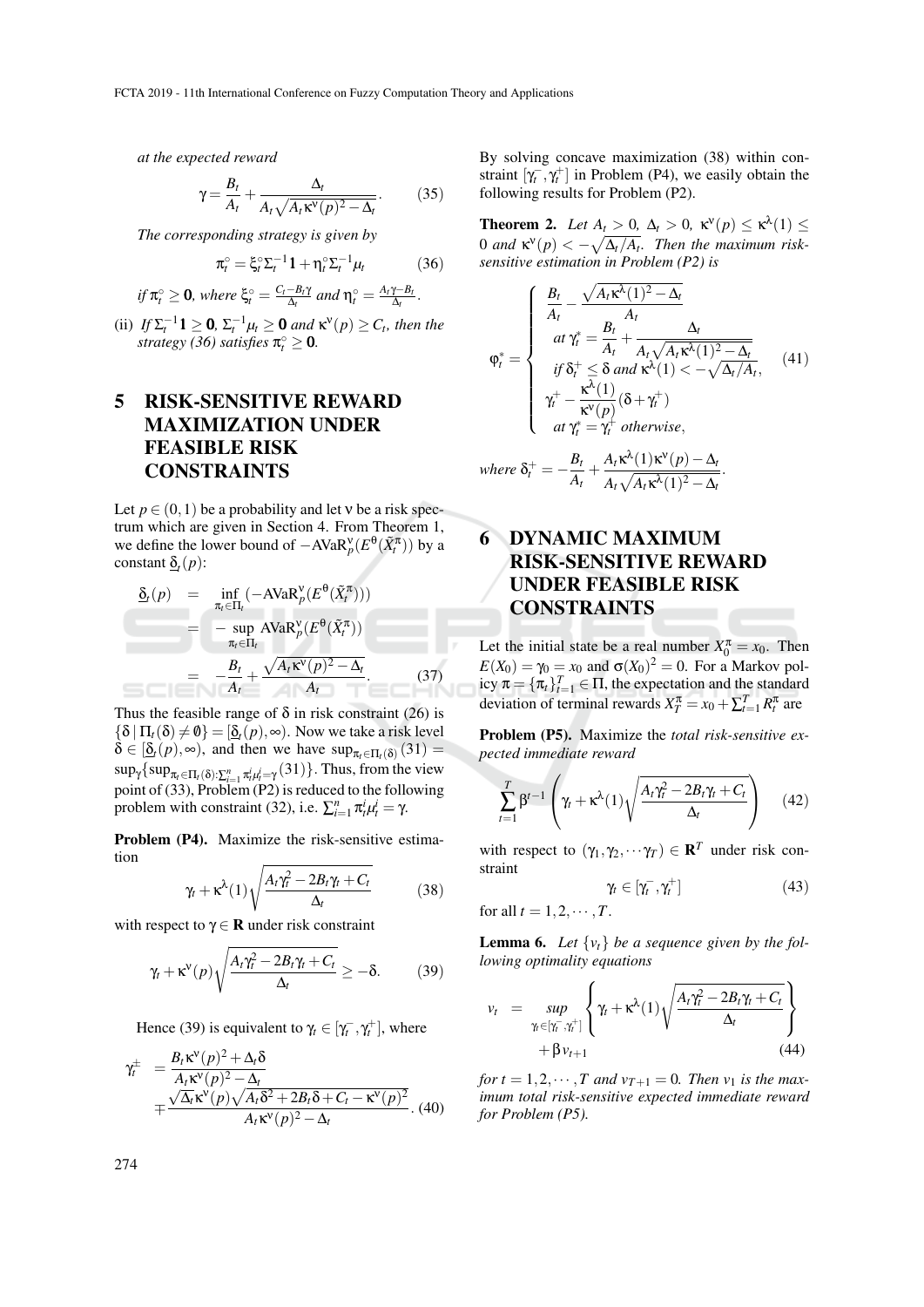From Theorem 2, we have the following results.

**Theorem 3.** Let  $A_t > 0$ ,  $\Delta_t > 0$ ,  $\kappa^{\mathsf{V}}(p) \leq \kappa^{\lambda}(1) \leq 0$  $\mathsf{and}\ \kappa^{\mathsf{v}}(p) < -\sqrt{\Delta_t/A_t}\ \text{for}\ t = 1,2,\cdots,T.$ 

(i) Let  $\{v_t\}$  be a sequence given by the following op*timality equations*

$$
v_t = \varphi_t^* + \beta v_{t+1} \tag{45}
$$

*for*  $t = 1, 2, \dots, T$  *and*  $v_{T+1} = 0$ *. Then*  $v_1$  *is the maximum of the total risk-sensitive expected rewards in Problem (P5).*

(ii) *Further the optimal portfolios of (44) in Lemma 6 are given by*

$$
w_t^* = \xi_t^* \Sigma_t^{-1} \mathbf{1} + \eta_t^* \Sigma_t^{-1} \mu_t \tag{46}
$$

for  $t = 1, 2, \dots, T$ , where  $\gamma_t^*$  is given by (41),  $\xi_t^* = \frac{C_t - B_t \gamma_t^*}{\Delta_t}$  and  $\eta_t^* = \frac{A_t \gamma_t^* - B_t}{\Delta_t}$ .

(iii) *Further, one of sufficient condition for*  $w_t^* \geq 0$  $\mathsf{R}^{\mathsf{a}}$  *is the followings:*  $\kappa^{\lambda}(1)^2 \geq C_t$ ,  $C_t \kappa^{\mathsf{v}}(p)^2 \geq (C_t + \lambda^{\mathsf{a}})$  $B_t \delta$ <sup>2</sup>,  $A_t \kappa^v(p)^2 \ge (A_t \delta + B_t)^2$ ,  $\Sigma_t^{-1} 1 \ge 0$  *and*  $\Sigma_t^{-1} \mu_t \ge 0$  for  $t = 1, 2, ..., T$ .

### 7 NUMERICAL EXAMPLES

We give a few examples to understand the results in the previous sections.

**Example 1.** Let a domain  $I = \mathbf{R}$  and let f be a risk *neutral utility function*  $f(x) = ax + b$  for  $x \in \mathbb{R}$  with constants  $a(> 0)$  and  $b( \in \mathbb{R})$ . Then its risk spectrum in Lemma 2 is given by  $\lambda(p) = 1$ . The corresponding weighted average value-at-risk (4) is reduced to the *average value-at-risk* (3), and we have

$$
f^{-1}(E(f(X))) = E(X) = AVaR_1(X)
$$
 (47)

for  $X \in \mathcal{X}$  (Yoshida, 2018).

**Example 2.** Let a domain  $I = \mathbf{R}$  and let a *risk averse exponential utility function*

$$
f(x) = \frac{1 - e^{-\tau x}}{\tau}
$$
 (48)

for  $x \in \mathbf{R}$  with a positive constant  $\tau$ . Then  $-\frac{f''}{f'}$  $\frac{d\overline{f}}{f'} = \tau$  is the degree of decision maker's absolute risk aversity (Arrow, 1971). Fig.1 illustrates utility functions  $f(x)$ . Let  $X$  be a family of random variables  $X$  which have normal distribution functions. Define the cumulative distribution function  $G : \mathbf{R} \to (0,1)$  of the standard normal distribution by

$$
G(x) = \frac{1}{\sqrt{2\pi}} \int_{-\infty}^{x} e^{-\frac{z^2}{2}} dz
$$
 (49)

for  $x \in \mathbf{R}$ , and define an increasing function  $\kappa$ :  $(0,1) \mapsto \mathbf{R}$  by its inverse function  $\kappa(p) = G^{-1}(p)$  for probabilities  $p \in (0,1)$ . Then we have value-at-risk  $VaR<sub>p</sub>(X) = μ + κ(p) ⋅ σ for X ∈ X with mean μ and$ standard deviation σ. Suppose there exists a distribution  $\psi : \mathbf{R} \times (0, \infty) \mapsto [0, \infty)$  such that  $\psi(\mu, \sigma) =$  $\phi(\mu) \cdot \frac{2^{1-n/2}}{\Gamma(n/2)}$  $\frac{2^{1-n/2}}{\Gamma(n/2)}$ **σ**<sup>*n*−1</sup>*e*<sup>- $\frac{\sigma^2}{2}$ </sup> for (*μ*,**σ**) ∈ **R** × [0,∞), where  $\phi(\mu)$  is some probability distribution,  $\Gamma(\cdot)$  is a gamma function and  $\frac{2^{1-n/2}}{\Gamma(n/2)}$  $\frac{2^{1-n/2}}{\Gamma(n/2)}$   $\sigma^{n-1}e^{-\frac{\sigma^2}{2}}$  is a chi distribution with degree of freedom *n*. We take a utility  $f(x) = \frac{1-e^{-0.05x}}{0.05}$ 0.05 with  $\tau = 0.05$  in (48), and by Lemma 2 there exists a risk spectrum  $\lambda$  satisfying  $f^{-1}(E(f(\cdot))) \approx AVaR_1^{\lambda}(\cdot)$ . Then, by (Yoshida, 2018), the best risk spectrum in Lemma 2 is given by

$$
\lambda(p) = e^{-\int_{p}^{1} C(q) dq} C(p) \tag{50}
$$

for  $p \in (0,1]$  with the component function

$$
C(p) = \frac{1}{p} \cdot \frac{\int_0^\infty \left(1 - \frac{1}{\frac{1}{p} \int_0^p e^{\tau \sigma(\kappa(p) - \kappa(q))} dq}\right) \sigma^n e^{-\frac{\sigma^2}{2}} d\sigma}{\int_0^\infty \log\left(\frac{1}{p} \int_0^p e^{\tau \sigma(\kappa(p) - \kappa(q))} dq\right) \sigma^n e^{-\frac{\sigma^2}{2}} d\sigma}
$$
(51)

with  $\tau = 0.05$ . From (49) and (50), we have  $\kappa^{\lambda}(1) =$  $\int_0^1 \kappa(q) \lambda(q) dq \Big/ \int_0^1 \lambda(q) dq = -0.03$ . On the other hand for risk measures  $\rho$  we use another utility  $g(x) =$  $1-e^{-x}$  with  $\tau = 1$  in (48). Then by Lemma 1 there exists a risk spectrum  $v$  such that  $\rho(\cdot) = -AVaR_p^v(\cdot)$ . We discuss a case of risk probability 5%, i.e.  $p = 0.05$ , in the normal distribution, and then similarly we can calculate  $\kappa^{v}(0.05) = \int_0^{0.05} \kappa(q) v(q) dq \int \int_0^{0.05} v(q) dq =$ −2.29701. We give fuzzy rewards by fuzzy random variables  $\tilde{X}_t^i \in \tilde{X}_a$   $(i = 1, 2, ..., n)$  as follows:

$$
\tilde{X}_t^i(\omega)(\cdot) = 1_{\{X_t^i(\omega)\}}(\cdot) + \tilde{a}_t^i(\cdot) \tag{52}
$$

for  $\omega \in \Omega$ , where  $X_t^i(\in \mathcal{X})$  and  $\tilde{a}_t^i$  is a fuzzy number  $\tilde{a}_t^i(x) = \max\{1 - |x|/c_t^i, 0\}$  for  $x \in \mathbb{R}$  with a positive number  $c_t^i$ , which is a fuzzy factor. Let  $n = 4$  be the number of assets. Hence we put the expectations  $\mu_t^i$  of rewards  $X_t^i$  and fuzzy factors  $c_t^i$  by Table 1, and we let the covariances  $\sigma_t^{ij}$ of rewards  $X_t^i$  by Table 2. We deal with an optimistic and possibility case, i.e.  $\theta = 0$  and  $w(\alpha) =$ 1 for  $\alpha \in [0,1]$ . Hence we have  $A_t = 15.1405$ 0 and  $\Delta_t = 0.003449 > 0$ . And we can easily check  $\kappa^{v}(0.05) < \kappa^{\lambda}(1) < -\sqrt{\Delta_t/A_t} = -0.0150931$ . From (37) we also have  $\delta_f(p) = 0.495737$ . Therefore now we take a risk level  $\delta = 0.55$  in the feasible range [0.495737, $\infty$ ). From Theorem 2, we obtain the maximum risk-sensitive estimation  $\varphi_t^* =$ 

.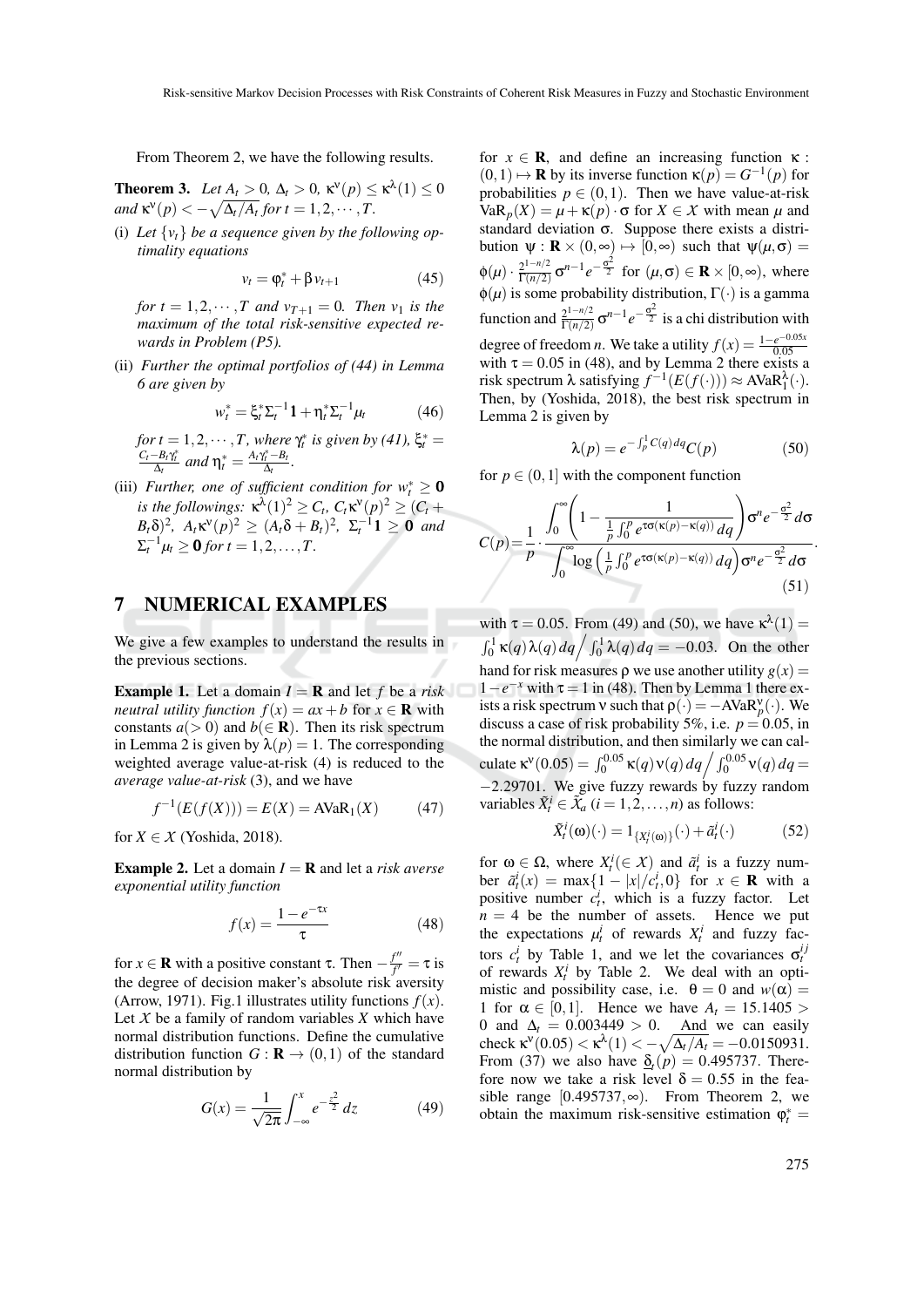Table 1: Expectations  $\mu_t^i$  and fuzzy factors  $c_t^i$ .

|         | $\mu_t'$ |       |
|---------|----------|-------|
| $i=1$   | 0.098    | 0.008 |
| $i=2$   | 0.084    | 0.008 |
| $i = 3$ | 0.091    | 0.007 |
| $i = 4$ | 0.088    | 0.006 |

Table 2: Variance-covariances  $\sigma_t^{ij}$ .

| $\sigma_t^{ij}$ | $i=1$   | $i=2$   | $i=3$   | $i=4$ |
|-----------------|---------|---------|---------|-------|
| $i=1$           | 0.38    | $-0.09$ | $-0.07$ | 0.05  |
| $i=2$           | $-0.09$ | 0.39    | $-0.08$ | 0.06  |
| $i = 3$         | $-0.07$ | $-0.08$ | 0.38    | -0.06 |
| $i = 4$         | 0.05    | 0.06    | -0.06   | 0.37  |

0.0879143 at the expected reward  $\gamma_t^* = 0.0968356$ for Problem (P2) with an optimal strategy  $\pi_t^* =$ (0.453443,0.159892,0.313565,0.0731002). Hence the difference between the real expected reward  $\gamma_t^* =$ 0.0968356 and the decision maker's maximum risksensitive estimation  $\varphi_t^* = 0.0879143$  comes from decision maker's risk averse feeling.



Figure 1: Utility functions  $f(x)$ .

We can also use a pessimistic and necessity case, i.e.  $\theta = 1$  and  $w(\alpha) = 1 - \alpha$  for  $\alpha \in [0, 1]$ . From Tables 1 and 2, we find the maximum risk-sensitive estimation is in  $0.0785810 \le \varphi_t^* \le 0.0874494$ , and the expected reward is in  $0.0875022 \leq \gamma_t^* \leq 0.0968356$ .

Fig.2 illustrates the maximum risk-sensitive estimation  $\varphi_t^*$  for  $\delta$  in Theorem 2, and we see the two lines are cut and connected at  $\delta_t^+$ . Fig.3 illustrates the maximum risk-sensitive estimation  $\varphi_t^*$  and the expected reward  $\gamma_t^*$  for  $\delta$ . We see  $\varphi_t^*$  is smaller than  $\gamma_t^*$  because  $\gamma_t^*$  implies actual expected rewards and  $\varphi_t^*$  contains decision maker's risk aversity under his utility. Fig.4 also shows the feasible range  $\{(p,\delta) | \Pi_t(\delta) \neq \emptyset\} = \{(p,\delta) | \underline{\delta}_t(p) \leq \delta\}$  in Example 2 ( $\tau = 1$ ).

We discuss a dynamic case with an expiration date  $T = 20$  and a discount rate  $\beta = 0.95$ . Then by TheTable 3: Risk-sensitive estimation  $\varphi_t^*$  and expected reward γ ∗ *t* .

|            | Pess. & Nec. | Opti. & Poss. |
|------------|--------------|---------------|
| $\gamma^*$ | 0.0875022    | 0.0968356     |
| $\omega^*$ | 0.0785810    | 0.0879143     |



Figure 2: The max. risk-sensitive estimation  $\varphi_t^*$ .



Figure 3: The max. risk-sensitive estimation  $\varphi_t^*$  and the expected reward  $\gamma_t^*$ .

orem 3 we obtain the optimal total weighted average value-at-risk  $v_1 = 1.67037$  for Problem (P4) and we can observe the sequence  $\{v_t\}$  of sub-total weighted average value-at-risks after time *t* in Theorem 3.

Concluding Remarks. Using Lemma 2, we can incorporate the decision maker's risk averse attitude into coherent risk measures as weighting for average value-at-risks. As we have seen in Examples 1 and 2, risk-sensitive estimations with utility *f* are approximated by weighted average risks with a spectrum  $\lambda$  in (50) and (51), and the coherent risk measures  $\rho$  with fuzzy factors is given by weighted average risks with a spectrum ν. The proposed method brings us reasonable and computable risk-sensitive optimization models under risk constraints, and it is useful for other subjective optimization in management sciences. We can reply immediately risk values  $\rho = -AVaR_p^{\lambda}$  from (7) when we prepare constants (8), and this approach